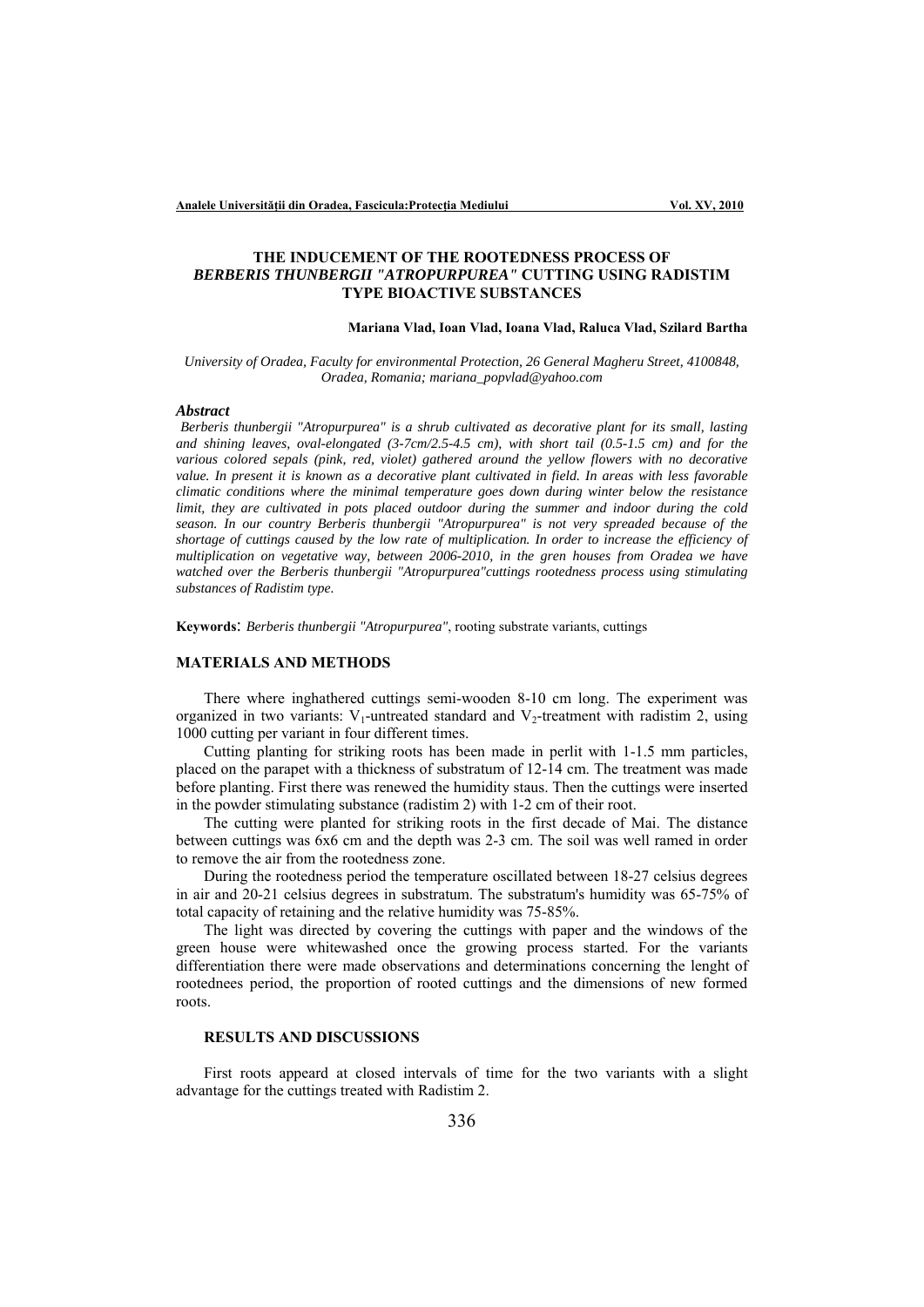The period of complete rootedness process last 57 days (04.05-30.06).

After the striking root process the cuttings were dislocated from the rootedness substratum and they were passed in clay flower pots which have the diameter of 6-8 cm. In this pots the substratum is formed of: two parts peat, one part earth of leaves, one part compost and one part sand.

The number of rooted cuttings from the total cuttings planted for rootedness, for each variant registered growing values from  $604$  cuttings for  $V_1$  (control, standard variant) to 742 cuttings for  $V_2$  when the cuttings were treated with Radistim 2 (Table 1).

*Table 1* 

| The striking roots proportion of Berberis thunbergii "Atropurpurea" cuttings at |
|---------------------------------------------------------------------------------|
| Oradea's green houses (average values 2006-2010)                                |

| <b>Variants</b>                                   | <b>Number of rooted cuttings</b> |                             | $\pm D$ | <b>Semnification of</b><br>the difference |  |
|---------------------------------------------------|----------------------------------|-----------------------------|---------|-------------------------------------------|--|
|                                                   | <b>Absolute</b><br>(pcs.)        | <b>Relatively</b><br>$(\%)$ |         |                                           |  |
| $V_1$ -untreated<br>standard (control<br>variant) | 648                              | 100                         | ۰       | -                                         |  |
| $V_2$ -treatment with<br>Radistim                 | 768                              | 118.5                       | $+120$  | <b>XXX</b>                                |  |
|                                                   | DL $5\% = 16.50$                 |                             |         |                                           |  |

DL  $1\% = 34.77$ DL 0.1% = 65.94

In relativals terms treatment with Radistim 2 increased the rate of cuttings striking roots with 18.5% comparatively with the untreated variant. From the statistic point of view this difference is considered as very meaningful.

The treatment with radistim 2 stimulates also the quality of rooted cuttings through the number and the dimension of the roots.

From table no. 2 arises that the average number of roots per cutting is growing from 9.4 pcs. at  $V_1$ -untreated, to 12.6 pcs. per cutting at  $V_2$ -treated with radistim 2.

In relativals terms the treatment with Radistim 2 increased the number of roots per cutting with 34% comparatively with the untreated variant. From the statistic point of view this difference is considered as very meaningful.

*Table 2* 

| <b>Variants</b>                                   | Average number of roots |                                    |                          | <b>Semnification of</b> |
|---------------------------------------------------|-------------------------|------------------------------------|--------------------------|-------------------------|
|                                                   | Absolute<br>(pcs.)      | <b>Relatively</b><br>$\frac{9}{9}$ | $\pm D$                  | the difference          |
| $V_1$ -untreated<br>standard (control<br>variant) | 9.4                     | 100                                | $\overline{\phantom{a}}$ |                         |
| $V_2$ -treatment with<br>Radistim                 | 12.6                    | 134                                | $+3.2$                   | X                       |
| DL $5\% = 3.15$<br>NT 10/7 11                     |                         |                                    |                          |                         |

Average number of roots per cutting (average values 2006-2010)

DL  $1\% = 5.11$ DL  $0.1\% = 7.53$ 

The increased capacity of striking roots arises also from the number and the thickness of the newly formed plants' roots.

From the tabel no. 3 we can see that the lenght and the thickness of *Berberis thunbergii "Atropurpurea"* cuttings vary between large limits with favor for those treated with Radistim.